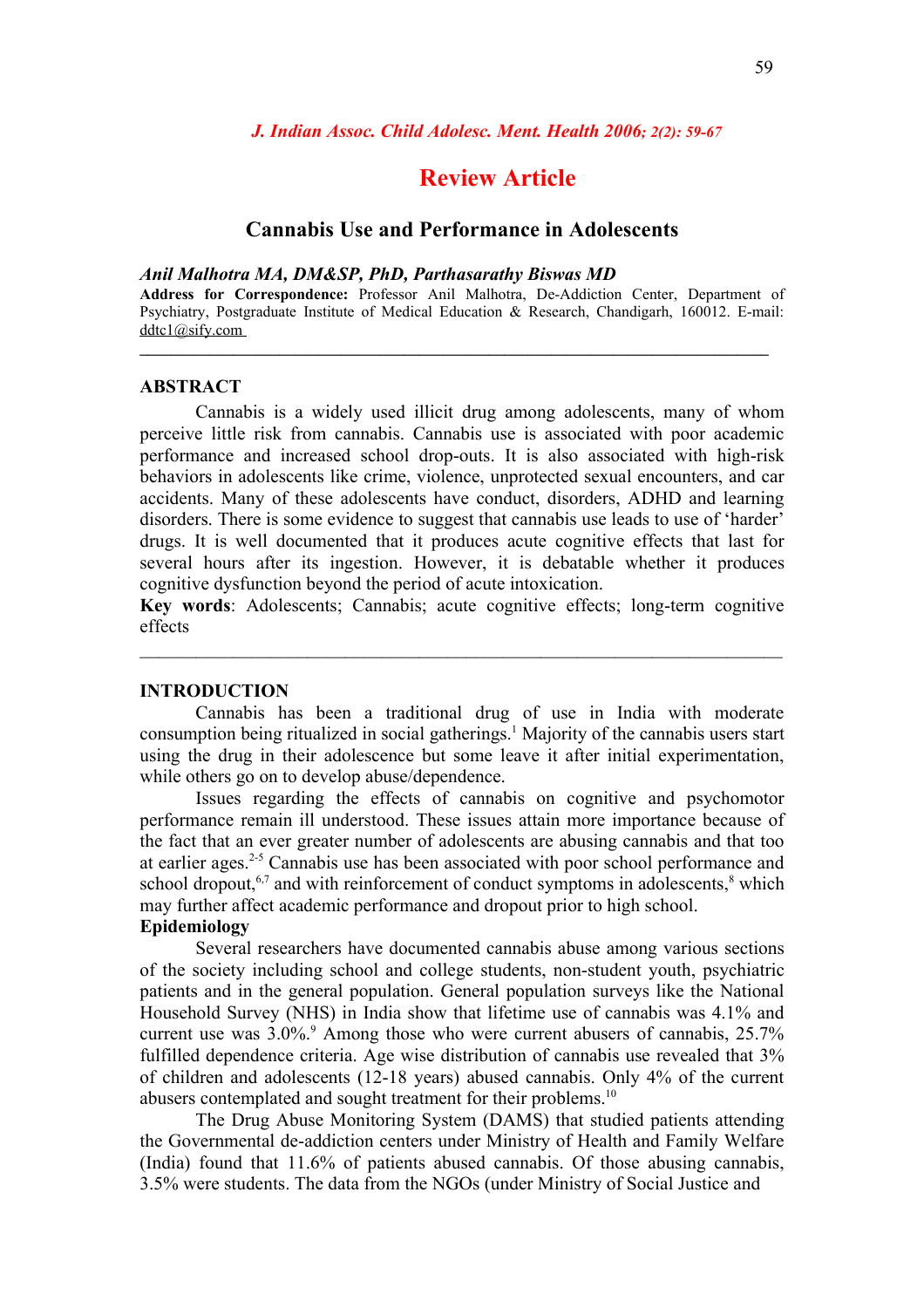Empowerment, Government of India) however, revealed that a larger percentage of subjects were introduced to cannabis at a young age (below 15 years and 16-20) years). The Rapid Assessment Survey (RAS) conducted on street drug abusers (i.e. not in treatment network) in India showed that although only about 3% of cannabis abusers were below 18 years, majority of the older population reported initiation of cannabis use at 15-20 years of age. A significant point of the survey was that cannabis was the first illicit drug used by most subjects. Some information on drug abuse by youth is also available from the data obtained from NGOs serving children and adolescents and Nehru Yuva Kendras (NYKs) who participated in the Category B component of DAMS. The results from this component of DAMS show that 28.5% of children and adolescents were abusing cannabis and the age of first use of cannabis was less than 15 years in 63.6% of cases.<sup>10</sup>

Similar trends are reported in Western literature, which show that 4.4% of new users start the use of cannabis at the age of 12 years, 9.3% start its use by 13 years of age and 15.1% by 15 years of age. For males, the highest proportion of all recent initiates was at ages 15 and 16 (both at  $14.8$  percent).<sup>11-13</sup>

#### **Cannabis: A Gateway Drug**

The fear that cannabis use might cause, as opposed to merely precede, the use of drugs that are more harmful ("harder") is of great concern. The gateway analogy evokes two ideas that are often confused. The first, more often referred to as the "stepping stone" hypothesis, is the idea that progression from cannabis to other drugs arises from pharmacological properties of cannabis itself. The second is that cannabis serves as a gateway to the world of illegal drugs in which youths have greater opportunity and are under greater social pressure to try other illegal drugs. The latter interpretation is most often used in the scientific literature, and it is supported, although not proven, by the available data.

There are strikingly regular patterns in the progression of drug use from adolescence to adulthood. Four stages were identified: 1) beer and wine; 2) cigarettes and spirits; 3) cannabis; and 4) other illegal drugs.<sup>14</sup> It was found that younger age of onset of abuse and intensity of abuse were the two factors that determined the extent to which an individual would climb in the drug hierarchy.15,16 More recent and methodologically well-conducted studies (including large prospective studies) have shown that, even after controlling for the effects of other known and suspected factors, there remains a strong association between cannabis smoking and moving on to harder drugs. 17-19 Cannabis abuse therefore can be considered as an independent specific factor and in all likelihood a cause of the progression to "hard drugs".

### **Acute Cognitive Effects of Cannabis**

The immediate and short-term effects of cannabis (minutes to a few hours) have been the most studied, and have yielded consistent and least controversial findings. Studies on adolescents have uniformly shown that cannabis often impairs cognitive and psychomotor functioning that involves impairment in attentional processes, reaction time, perceptuomotor functions, temporal integration, concept formation, goal direction, decision making, and immediate and short-term memory, though recall and recognition for items learnt in drug-free state remain largely unimpaired.<sup>20-23</sup>

Research has also demonstrated that adolescent users of cannabis have impaired performance on some but not all neuropsychological tests. <sup>24</sup> The hypothesis postulated for differential results on subscales of various tests include: (1) lifetime use was as yet limited, and (2) in adolescents the toxic effects of drug abuse might also be manifested as a decrease in the rate of cognitive development rather than simply a general cognitive decline.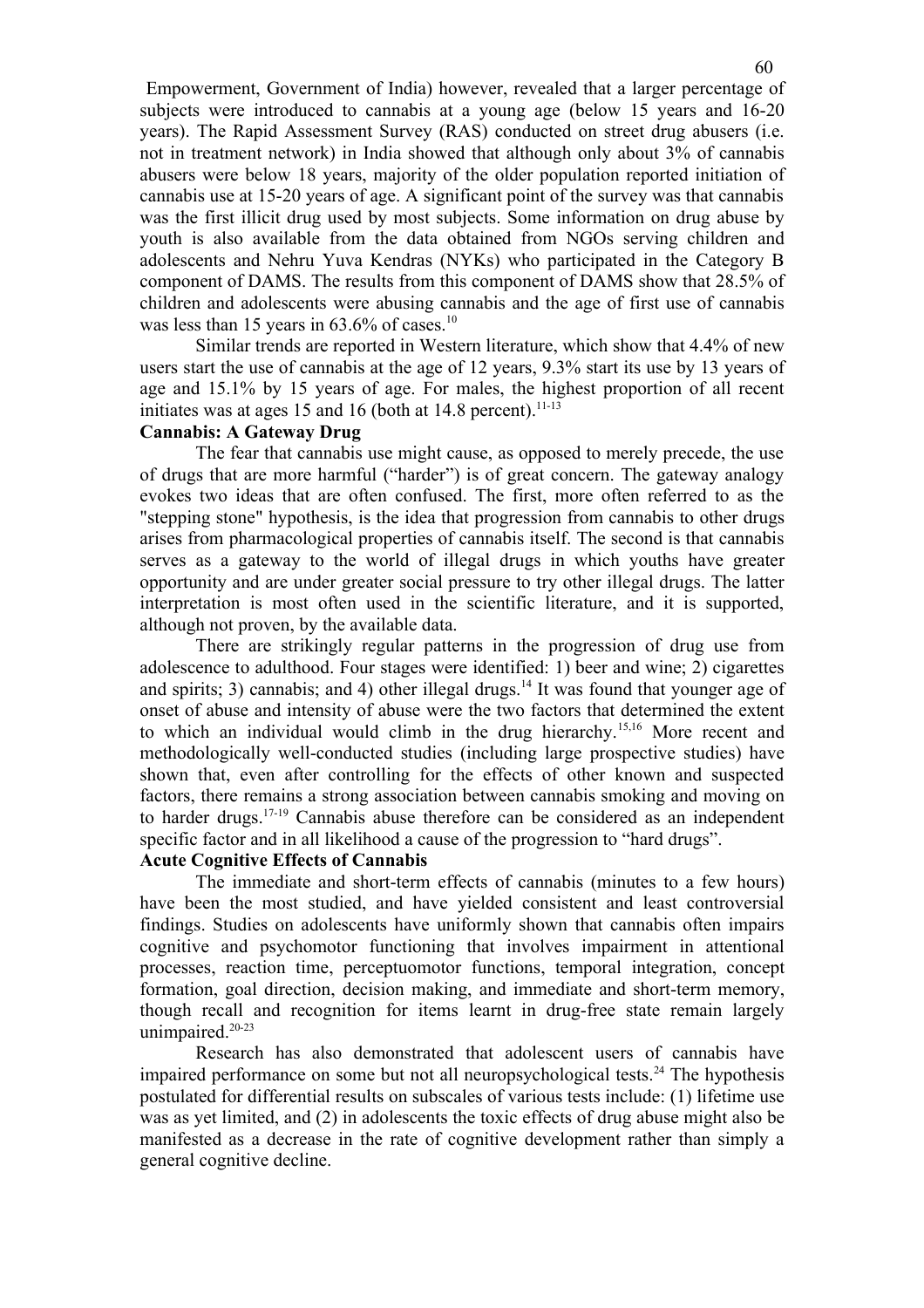#### **Long-Term Residual Cognitive Effects of Cannabis**

More recent data have also demonstrated a "drug residue" effect on attention, psychomotor tasks, and short-term memory during the twelve to twentyfour hour period immediately after cannabis use.<sup>25</sup> The residual effects of heavy cannabis use on adolescent development are of special concern for a number of reasons. Firstly, adolescents are minors whose decisions about whether or not to use drugs are not conventionally regarded as free and informed in the way that adult choices are. <sup>26</sup> Secondly, adolescence is an important period of transition from childhood to adulthood, in which regular cannabis intoxication may be expected to interfere with educational achievement, disengagement from dependence upon parents, the development of peer relationships and making important life choices.<sup>27,28</sup> Thirdly, early initiation of cannabis use predicts an increased risk of escalation to heavier cannabis use, and to the use of other illicit drugs. It also means a longer period of heavy use, and hence, an increased risk of experiencing adverse health effects that chronic cannabis use may have in later adult life. 26, <sup>28</sup> Fourth, since adolescence is a time of risk-taking, the use of any intoxicant, whether alcohol or cannabis while driving a car, increases the risks of accidental injury, and hence of premature death. <sup>26,</sup>  $28$  The type of evidence that initially shifted the focus about the effects of chronic cannabis use on adolescents came from clinical case studies in which use of cannabis in 'bright adolescents' escalated to daily cannabis use, and the use of other illicit drugs, leading to declining social and educational performance, as evidenced by high school drop-out, and immersion in the illicit drug subculture.<sup>29-32</sup> In some of these cases, the syndrome remitted after the adolescent had been abstinent from cannabis for some months.<sup>32</sup>

However, the cognitive effects of long-term cannabis use and their implications are insufficiently understood.<sup>33</sup> The major psychological effects of chronic heavy cannabis use, especially daily use over many years, in adolescents remain uncertain. This is an area, which is plagued by inconsistent, even directly conflicting reports and numerous methodological problems, some of which are inherent to such research.<sup>34</sup> There are several issues of interest in residual effects of cannabis. Firstly, the residual effects must be distinguished from acute effects of cannabis. As reviewed above, cannabis undoubtedly produces a syndrome of acute intoxication with characteristic cognitive and perceptual changes lasting or a few hours after it is consumed. Many chronic users take cannabis regularly, even multiple times a day, and thus may display acute effects almost perennially. Therefore, the approach to investigating long lasting effects include clinical assessment of long term users,<sup>35-37</sup> observations of cultures in which long-term daily use of cannabis has been the cultural norm for decades, 38 and in addicts who are given the drug under controlled laboratory settings after various periods of abstinence. 39-41 To study residual long-term effects in such individuals, it would be mandatory to stop their drug intake for a certain period, which should outlast the acute effects of cannabis. Ideally, this abstinence should be supervised. A major flaw in previous studies<sup>40-43</sup> assessing longterm cognitive dysfunction in heavy cannabis users has been that the abstinence period was only one or two days, when it is well known that cannabinoid metabolites can be detected in the urine of long-term cannabis users, weeks or even months after achieving abstinence.<sup>44-46</sup> Ideally, residual-effect studies should test their chronic users after 48 hours of supervised abstinence. Very few studies have fulfilled this condition. An ideal study to assess the long-term residual effects of cannabis would be one, which has comparison groups that are as very similar to the drug-using group and which allow for a prolonged abstinence period.

Secondly, residual effects must not be confused with background characteristics of heavy cannabis users as compared to non-using control subjects.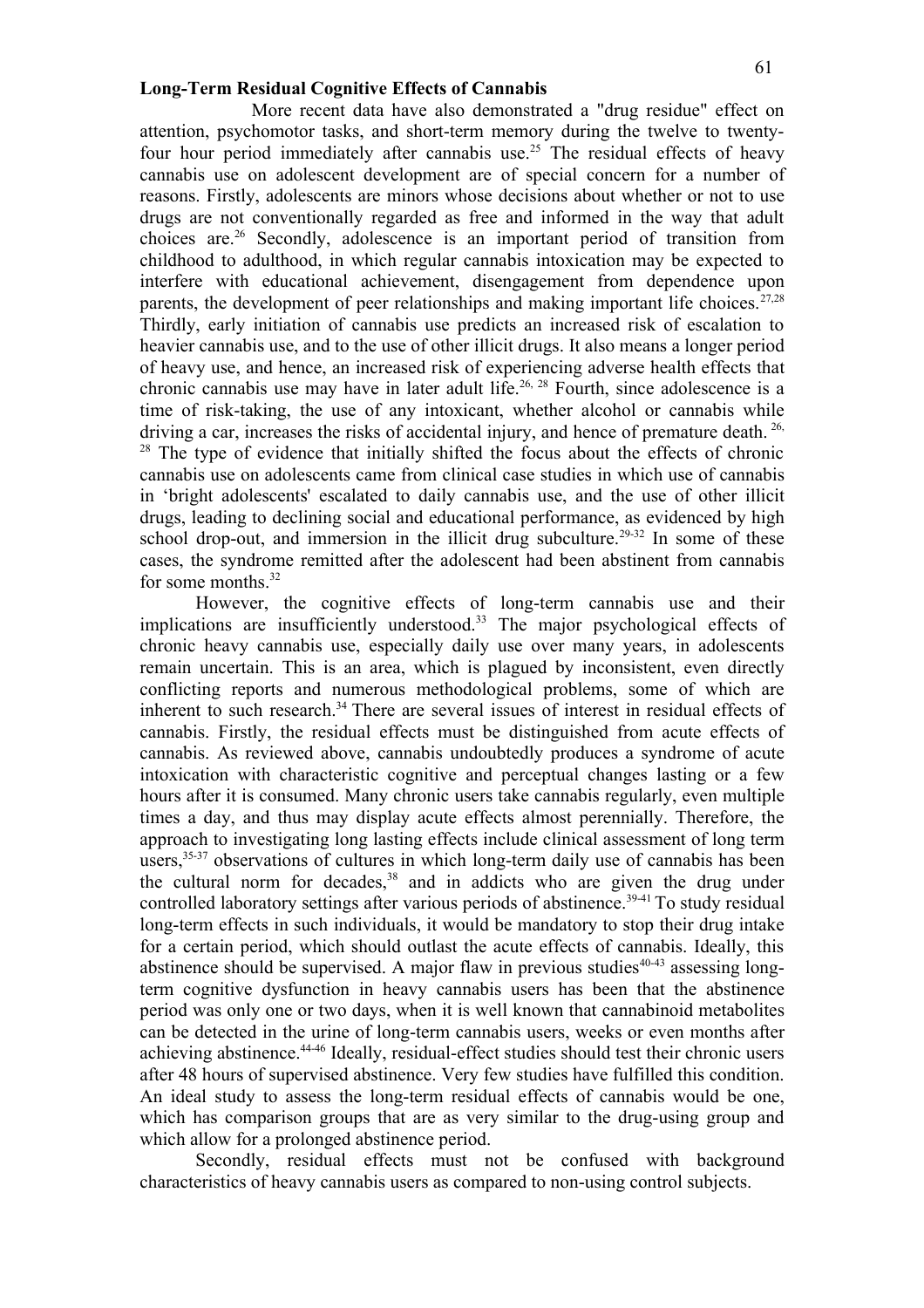Such background attributes like premorbid intellectual, psychological and social functioning as also comorbid psychiatric disorders (conduct disorder, learning disorders and delinquent behavior) and use of other psychoactive substances (especially alcohol) may heavily influence the findings and confound the interpretations. Some earlier studies have been flawed on such methodological grounds as well. Of these, the remarkable study by Schwartz et al used a 6-week abstinence period for ensuring complete wash-off of any residual cannabis effect and still found significant impairment of short-term memory (auditory/verbal and visual/spatial memory) in the ten adolescents. 37 It was concluded that cannabisdependent adolescents have selective short-term memory deficits that continue for at least 6 weeks after the last use of cannabis.

Several studies provide more direct data on the effects of cannabis use on the adolescent's cognition. "Heavy" cannabis use (defined as use seven or more times weekly) was associated with deficits in mathematical skills and verbal expression on the Iowa Test of Educational Development and with selective impairments in memory retrieval processes in Buslike's Test. <sup>43</sup> Drug abusers achieved lower numbers correct and made more errors on Benton's Revised Visual Retention Test, which assesses visuographic functions. <sup>47</sup> Pope and Yurgelun-Todd assessed premorbid intelligence and considered it in their statistics. <sup>41</sup> They also ensured a strictly supervised abstinent period of 19 hours. Also, rather than taking totally non-users as controls, they used infrequent users (smoking about 1 day in the past 30 days) because the latter may be expected to differ less from heavy users in some possible confounding variables than would control subjects who had never used cannabis at all. In this study, heavy users displayed significantly greater impairment than light users on attentional executive functions, as evidenced particularly by greater preservations on card sorting and reduced learning of word lists. These differences remained after controlling for potential confounding variables such as estimated levels of premorbid cognitive functioning, and for use of alcohol and other substances in the two groups. Thus, in studies where residual effect have been reported, the most consistent findings are impairment of performance on tests of focused attention, short-term memory, perceptuomotor functions, and 'executive functions' (shifting of set). It must, however, also be noted that the impairment in these areas are mostly modest in magnitude, often just reaching statistical significance. It is debated to what extent these subtle cognitive impairments reflect themselves in daily functioning of an individual vis-à-vis the culturally normative functional demands in his/her relevant society. Curiously enough, even the heaviest cannabis users of Pope et al<sup>41</sup> study did not exhibit any significant differences on prevalence of other psychiatric disorders and scores on mental health and functional inventory when compared with the lightest users. 48

Traditional research evidence is as yet insufficient to support or refute the existence of a prolonged "drug residue" effect and toxic effects on the central nervous system that persist after drug residues have left the body. Furthermore, chronic cannabis use does not produce cognitive impairment of comparable severity as alcohol but there is suggestive evidence that chronic cannabis use may produce subtle defects in cognitive functioning that may or may not be reversible after abstinence. *Cannabis and academic performance*

Researchers have suggested that cannabis use in adolescents may interfere with the capacity to 1) concentrate 2) organize information and 3) use information.<sup>41,</sup> 43,49,50 Regular cannabis use has been shown to be associated with cognitive deficits and poor academic performance/achievements.<sup>7,22,51</sup> This is particularly problematic during teens' peek learning years. This effect seems to last several weeks after use.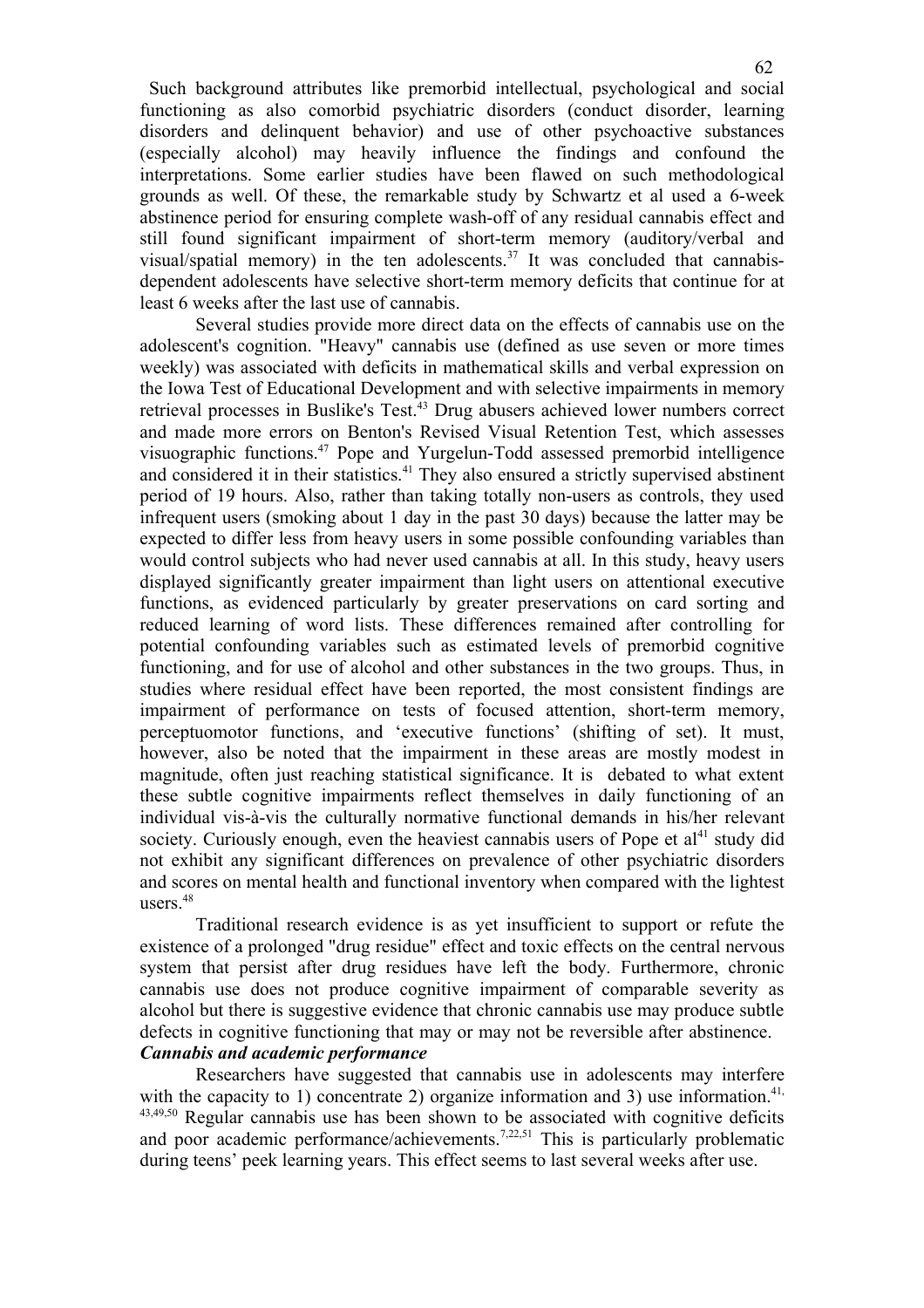In the study by Pope & Yurgelun-Todd, 57% of students in the sample reported using cannabis while studying, and over 60% of those who did study after using cannabis said it impaired academic performance. 41 In terms of specific effects of cannabis on academic performance, majority reported adverse effects of forgetfulness (75%), impaired attention (66%), day-dreaming (77%), slowing down (75%) and distractibility (64%). Another study found that children and adolescents with an average grade of "D" or below were more than four times as likely to have used cannabis in the past 1 year as those who reported an average grade of "A".<sup>51</sup> Cannabis use was proportionately higher for students who have learning disabilities.<sup>52</sup> Not surprisingly, cannabis users displayed overall poorer school performance, spent less time on homework, and had more school absenteeism than non-users.<sup>53</sup> However, a large study in New Zealand that followed up 1265 children for 25 years reported that though cannabis use in adolescence was linked to poor school performance, there was no direct connection between the two. The study hypothesized that cannabis use simply encouraged a way of life that didn't help with schoolwork.<sup>54</sup>

There are conflicting results on the issue of absenteeism as well. A study found that students who smoked cannabis within the past 1 year were more than twice as likely to bunk classes as those who did not smoke. <sup>49</sup> Furthermore, this report stated that health problems related to smoking of cannabis could also keep students from attending school. In a recent study on educational behaviors of adolescents, it was found that 63% of the current users as against 17% of nonusers skipped school in past month. The current users of cannabis were 2 times more likely to hate/dislike school as compared to non-users. 55,56

There are several explanations by researchers regarding the association between cannabis and early school leaving. One theory is that daily cannabis use may produce an "amotivational syndrome", which could result in a reduced commitment to school with predictable results in school performance. Though, research has not supported the existence of this unique "amotivational syndrome" nonetheless cannabis may impair motivation and school performance due to the immediate effects of cannabis intoxication. The second theory is that daily cannabis use produces changes in thinking processes that may affect school performance. However, there are no evidences that regular cannabis users have the same severe memory deficits and cognitive impairment that is found in people who use alcohol heavily. Proponents of this theory believe that cognitive changes, which occur in adolescents, are the result of "cannabis intoxication"- an effect on memory and attention, which occurs immediately after use. The third theory is that cannabis use is associated with precocious adoption of adult styles by adolescents who are not equipped to handle them. There is some support to this hypothesis from a number of studies that show that adolescent cannabis use is associated with early marriage, early pregnancy and childbirth as well as early school leaving.<sup>57</sup>

### *Behavioral consequences of cannabis*

Although the causes of the association are uncertain, Robins recently concluded that it is more likely that conduct disorders generally lead to substance abuse than the reverse.<sup>58-60</sup> Such a trend might, however, depend on the age at which the conduct disorder is manifested. Many chronic users of cannabis become involved in the street scene and its related sex trade practices. Its use is associated with sexually transmitted diseases, unsafe sex practices and other risky behaviors in adolescents. The illegal marketing of cannabis promotes weapon carrying, violence, minor crime and vandalism, and sexual exploitation. The marketing of cannabis to adolescents significantly impacts the juvenile justice system and child welfare resources.<sup>55</sup> In a recent study on cannabis use and associated risk behaviors in adolescents, it was found that 57% of the current users had unprotected sexual intercourse as against 7%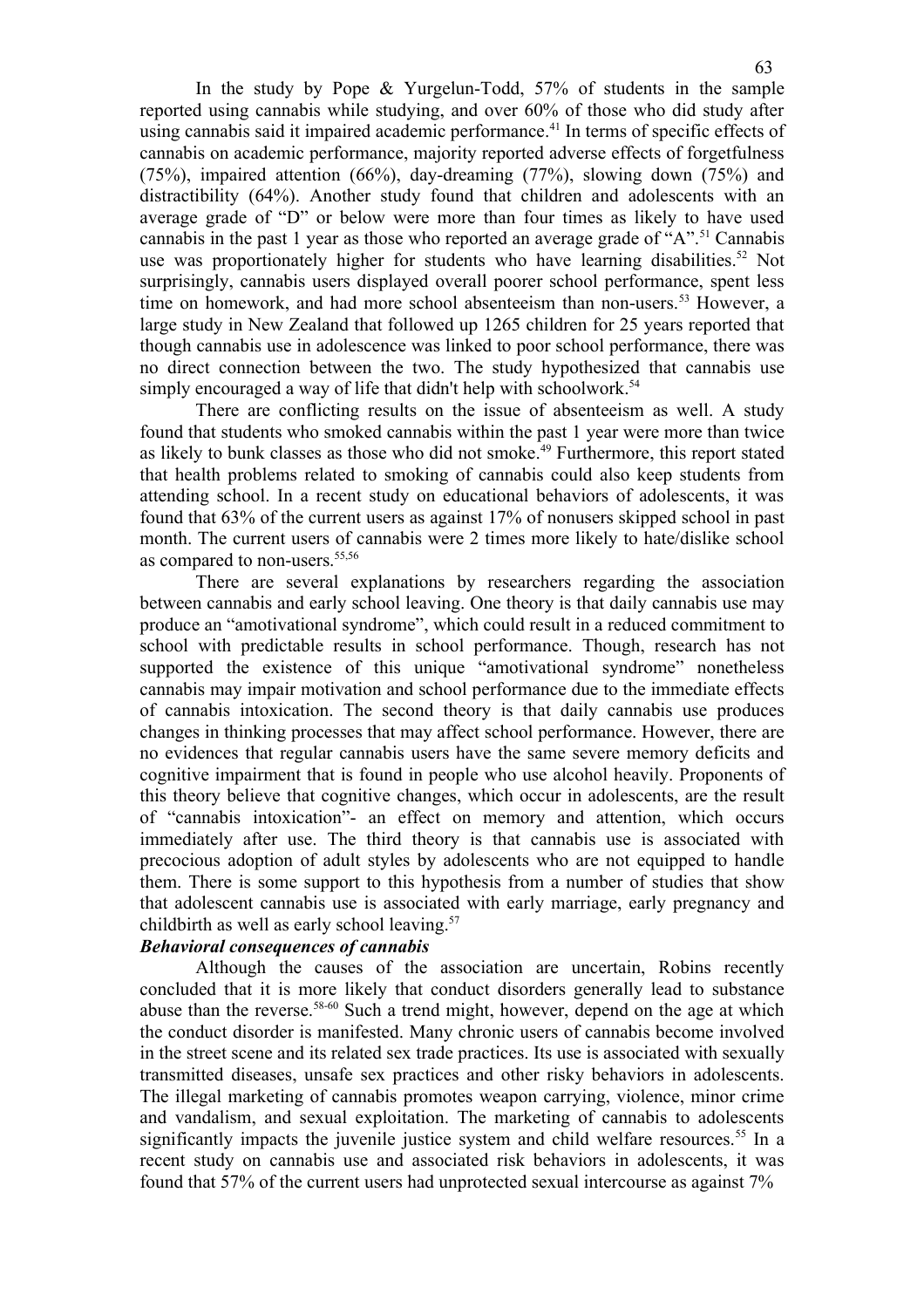of non-users. <sup>55</sup> Moreover, current users were more than 2 times likely to be involved in violence as compared to non-users. More than  $2/3<sup>rd</sup>$  of the current users (as against 9% of non-users) drive vehicle under the influence of cannabis.

Studies show that adolescents between the ages of 12 and 17 who use cannabis weekly are nearly four times more likely to engage in violence than those who do not, and are more prone to behaviors that include destruction of property, stealing and physical violence against others. <sup>49</sup> A recent study found that early adolescent cannabis use correlated with future deviant behavior, including dropping out of school, taking risks and behaving violently.<sup>61</sup>

### **Conclusions**

This review summarizes the harmful effects of cannabis on adolescent users. The harmful effects on individuals were considered from the perspective of cannabis use and can be divided into acute and chronic effects. For most people the primary adverse effect of acute marijuana use is diminished psychomotor performance; it is inadvisable for anyone under the influence of marijuana to operate any equipment that might put the user or others in danger (such as driving or operating complex equipment). Whereas acute affects of cannabis on human cognitive and psychomotor performance are consistent and robust, the long-term sequelae of chronic cannabis use are much more difficult to ascertain. Inspite of the many methodological obstacles, research conducted over the last decade suggests that the long-term cognitive deficits are more subtle, however, they can affect the adolescent's development by decline in academic and occupational functioning. In the face of this lack of sound, adolescentspecific scientific knowledge and given that this is the era of evidence-based medicine; the acceptance of marijuana as being 'safe' in adolescents is unacceptable.

The paper can be best concluded with the editors comments on the Pope and Yurgelun-Todd<sup>41</sup> paper in JAMA: "It will be interesting to see whether reporters exaggerate the findings of Pope and Yurgelun-Todd. Physicians should not. There is far more extensive, consistent evidence of cognitive deficits associated with heavy use of alcohol relative to cannabis. Most of the cognitive impairments observed by Pope and Yurgelun-Todd are not large relative to normal cognitive variability among individuals; such impairment would not make heavy cannabis user 'stand out from the crowd'. With continued use of cannabis, however, the impairments might increase over the years."<sup>61</sup>

#### **REFERENCES**

- 1. Ganguly KK, Sharma HK, Krishnamachari KAVR. An ethnographic account of opium consumers in Rajasthan. Addiction 1995; 90: 9-12.
- 2. Chung T, Colby SM, O'Leary TA, Barnett NP, Monti PM. Screening for cannabis use disorders in an adolescent emergency department sample. Drug Alcohol Depend 2003; 70: 177-186.
- 3. von Sydow K, Lieb R, Pfister H, Hofler M, Sonntag H, Wittchen HU. The natural course of cannabis use, abuse and dependence over four years: a longitudinal community study of adolescents and young adults. Drug Alcohol Depend 2001; 64: 347-361.
- 4. U.S. Department of Health and Human Services Substance Abuse and Mental Health Services Administration (SAMHSA). National Survey on Drug Abuse 2001. Rockville, MD: U.S. Department of Health and Human Services, 2002. Also Available at http://www.oas.samhsa.gov/nhsda/2k1nhsda/PDF/2k1results.pdf. Last assessed on September 12, 2006.
- 5. National Institute on Drug Abuse. Monitoring the Future: Overview of key findings, 2001 (NIH Publication No. 02-4690). Rockville, MD: National Institute on Drug Abuse, 2002.
- 6. U.S. Department of Health and Human Services Substance Abuse and Mental Health Services Administration. Based on National Survey on Drug Use and Health 2002. Also available at [http://www.oas.samhsa.gov/nsduh.htm\)](http://www.oas.samhsa.gov/nsduh.htm). Rockville, MD: Office of Applied Studies, 2003. Last Assessed on September 12, 2006.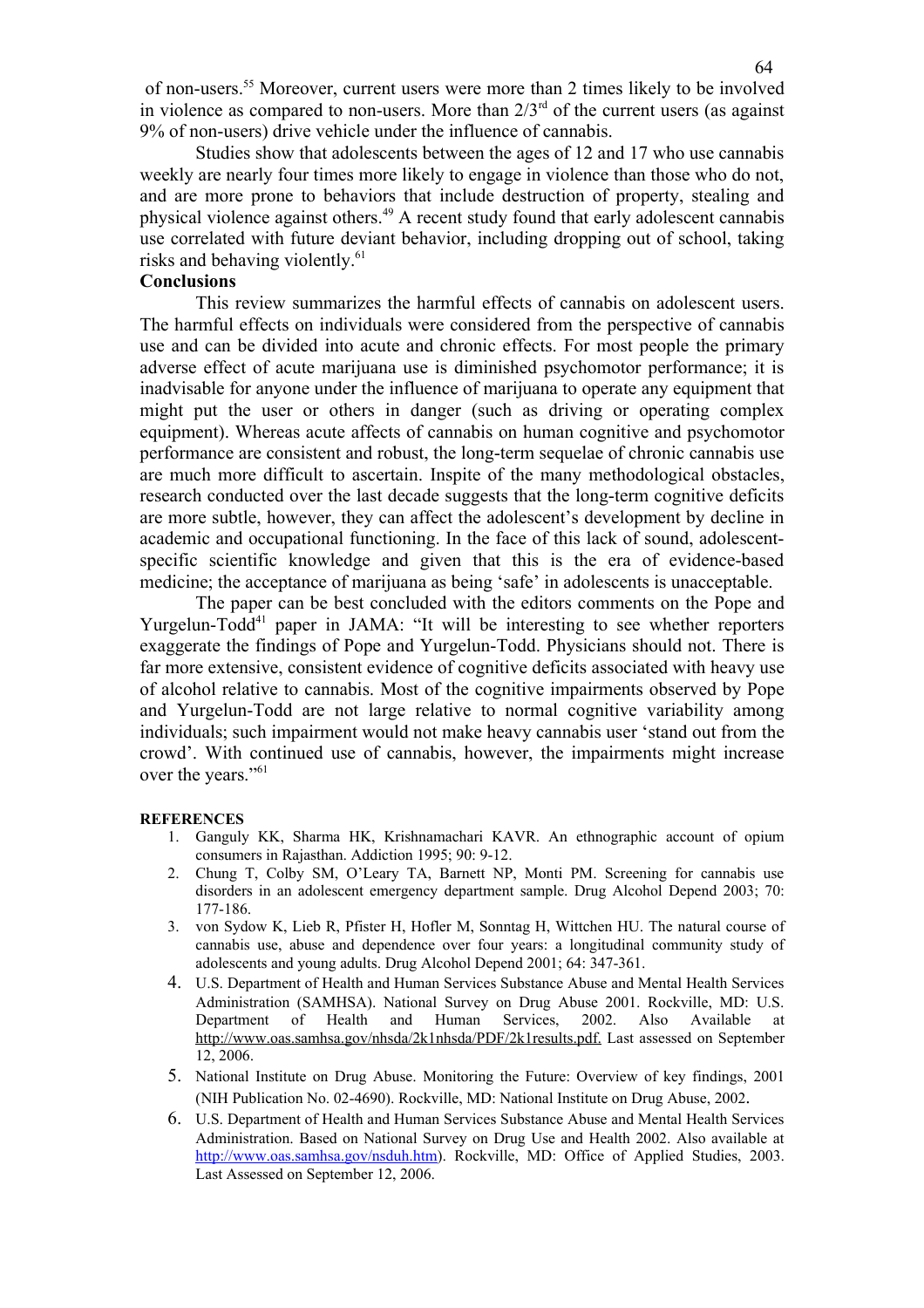- 7. Brook JS, Balka EB, Whiteman M. The risks for late adolescence of early adolescent marijuana use. Am J Public Health 1999; 89: 1549-1554.
- 8. Crowley TJ, MacDonald MJ, Whitmore EA, Hall SK, Whitmore EA. Cannabis dependence, withdrawal and reinforcing effects among adolescents with conduct symptoms and substance use disorders. Drug Alcohol Depend 2003; 50: 27-37.
- 9. Mittal S, Ch'ien JMN. Rapid Assessment Study of Drug Abuse in Target Communities in India. In Developing Community Drug Rehabilitation. Report submitted to Ministry of Social Justice and Empowerment, Government of India, International Labor Organization and United Nations International Drug Control Programme, Regional Office for South Asia, 1998.
- 10. Ray R (Ed). The Extent, Pattern and Trends of Drug Abuse in India. National Survey. Report submitted to Ministry of Social Justice and Empowerment, Government of India and United Nations Office on Drugs and Crime, Regional Office for South Asia; 2004.
- 11. U.S. Department of Health and Human Services Substance Abuse and Mental Health Services Administration. *Summary of findings from the 1999 National Household Survey on Drug Abuse* (National Household Survey on Drug Abuse Series: H-12, DHHS Publication No. SMA 00-3466, 2000. Also available at <http://www.oas.samhsa.gov/nsduh.htm>). Rockville, MD: Office of Applied Studies. Last assessed on September 12, 2006.
- 12. U.S. Department of Health and Human Services Substance Abuse and Mental Health Services Administration (SAMHSA). 2000 National Survey on Drug Abuse. Rockville, MD: U.S. Department of Health and Human Services, 2001. Also available at [http://www.oas.samhsa.gov/nhsda/2knhsda/PDF/2kresults.pdf.](http://www.oas.samhsa.gov/nhsda/2knhsda/PDF/2kresults.pdf. Assessed on September 12) Assessed on September 12, 2006. Last assessed on September 12, 2006.
- 13. Kosterman R, Hawkins JD, Guo J, Catalano RF, Abbott RD. The dynamics of alcohol and marijuana initiation: patterns and predictors of first use in adolescence. Am J Public Health 2000; 90: 360-366.
- 14. Kandel DB, Raveis VH. Cessation of illicit drug use in young adulthood. Arch Gen Psychiatry 1989; 46: 109-116.
- 15. Aas H, Pedersen W. Stages in Adolescents' drug use. A longitudinal study. Stadier i ungdoms bruk av rusmidler: En longitudinell studie. Nordisk Alkohol Tidskrift 1993; 10: 145-154.
- 16. Golub A, Johnson BD. The shifting importance of alcohol and marijuana as gateway substances among serious drug abusers. J Stud Alcohol 1994; 55: 607-614.
- 17. Fergusson DM, Horwood LJ. Early onset cannabis use and psychosocial adjustment in young adults. Addiction 1997, 92: 279-296.
- 18. Fergusson DM, Horwood LJ. Cannabis use and dependence in a New Zealand birth cohort. N Z Med J 2000; 113: 156-158.
- 19. Fergusson DM, Horwood LJ, Swain-Campbell N. Cannabis use and psychosocial adjustment in adolescence and young adulthood. Addiction 2002, 97: 1123-1135.
- 20. Gold MS. Marijuana. New York: Plenum Medical Book Company, 1989.
- 21. McCreary Centre Society. Healthy Connections: Listening to BC Youth. Burnaby: The McCreary Centre Society, 1999.
- 22. U.S. Department of Health and Human Services Substance Abuse and Mental Health Services Administration (SAMHSA). NHSDA Report: Marijuana use among youths. SAMHSA, 2002. Based on data from the National Household Survey on Drug Abuse 2000. Rockville, MD: U.S. Department of Health and Human Services, 2002. Also Available at <http://www.oas.samhsa.gov/2k2/YouthMJuse/YouthMJuse.htm>. Last assessed on March 17, 2006.
- 23. Jacobsen LK, Mencl W, Westerveld M, Pugh KR. Impact of Cannabis Use on Brain Function in Adolescents. Ann NY Acad Sci 2004; 1021: 384–390.
- 24. Bernel B, Ardila A, Bateman JR. Cognitive impairments in adolescent drug abusers. Int J Neurosci 1994; 75: 203-212.
- 25. Pope HG Jr, Gruber AJ, Yurgelun-Todd D. The residual neuropsychological effects of cannabis: the current status of research. Drug Alcohol Depend 1995; 38: 25-34.
- 26. Kleiman MAR. Marijuana: costs of abuse, costs of control. In: Polich, JM, Ellickson PL, Reuter P, Kahan JP (Eds) Strategies for Controlling Adolescent Drug Use. Santa Monica, California: The Rand Corporation 1984.
- 27. Baumrind D, Moselle KA. A development perspective on adolescent drug abuse. Adv Alcohol Subst Abuse 1985; 4: 41-67.
- 28. Polich JM, Ellickson PL, Reuter P, Kahan JP. Strategies for controlling Alcohol Drug Use. Santa Monica, California: The Rand Corporation 1984.
- 29. Kolansky H, Moore WT. Effects of marihuana on adolescents and young adults. JAMA 1971; 216: 486-492.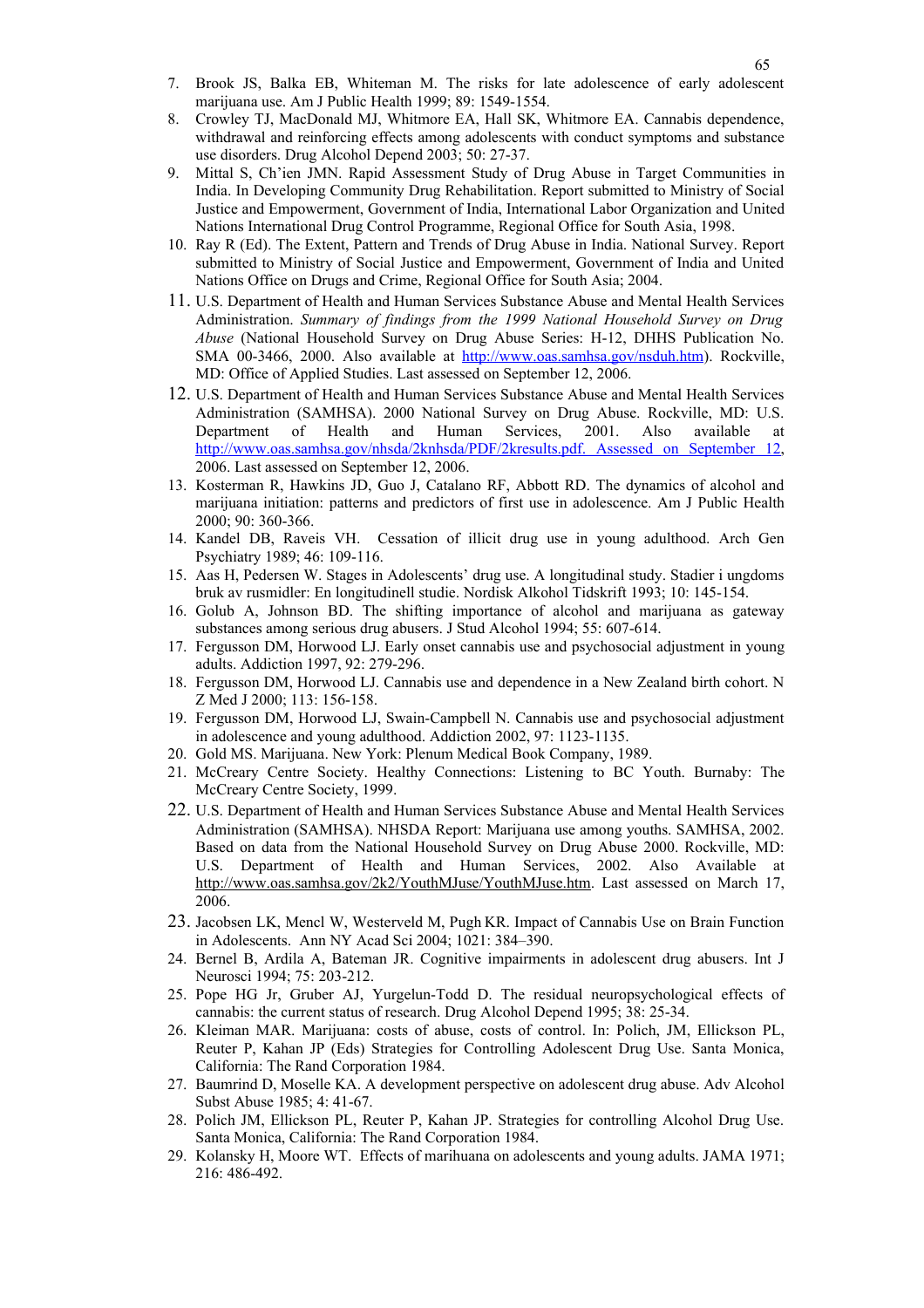- 30. Lantner IL. Marijuana abuse by children and teenagers: a pediatrician's view. In: National Institute on Drug Abuse (Ed): Marijuana and Youth: Clinical Observations on Motivation and Learning. Rockville, Maryland: National Institute on Drug Abuse 1982.
- 31. Milman DH. Psychological effects of cannabis in adolescence. In: National Institute on Drug Abuse (Ed) Marijuana and Youth: Clinical Observations on Motivation and Learning. Rockville, Maryland: National Institute on Drug Abuse 1982.
- 32. Smith DE, Seymour RB. Clinical perspectives on the toxicity of marijuana: 1967-1981. In National Institute on Drug Abuse (Ed) Marijuana and Youth: Clinical Observations on Motivation and Learning. Rockville, Maryland: National Institute on Drug Abuse 1982.
- 33. Malhotra A, Basu D. Cannabis use and performance. In: Mohan D, Pal H (Eds) Cannabis: Health damage? New Delhi: All India Institute of Medical Sciences 1997.
- 34. Jones RT. Human effects. In: Marijuana and Health. Eighth Annual Report to the U.S. Congress from the Secretary of Health and Human Services. Rockville, Maryland: National Institute on Drug Abuse 1980.
- 35. Kolansky H, Moore WT. Clinical effects of marijuana on the young. Int J Psychiatry 1972; 10: 55-67.
- 36. Lundqvist T. Chronic cannabis use and the sense of coherence. Life Sci. 1995; 56: 2145-2150.
- 37. Schwartz RH, Gruenewald PJ, Klitzner M, Fedio P. Short term memory impairment in cannabis-dependent adolescents. Am J Dis Child 1989; 143: 1214-1219.
- 38. Varma VK, Malhotra AK, Dang R, Das K, Nehra R. Cannabis and cognitive functions: a prospective study. Drug Alcohol Depend 1988; 21: 147-152.
- 39. Jones RT, Benowitz N, Bachman J. Clinical studies of cannabis tolerance and dependence. Ann NY Acad Sci 1976; 282: 221-239.
- 40. Chait LD. Subjective and behavioral effects of marijuana the morning after smoking. Psychopharmacology (Berlin) 1990; 100: 328-333.
- 41. Pope HG, Gruber AJ, Yurgelun-Todd D. The residual neuropsychological effects of cannabis: the current status of research. Drug Alcohol Dependency 1996; 38: 25-43.
- 42. Block RI, Farnham S, Braverman K, Ghoneim MM. Long-term marijuana use and subsequent effects on learning and cognitive functions related to school achievements- Preliminary study. In: Spencer JW, Boren JJ (Eds) Residual Effects of Abused Drugs on Behavior, NIDA Research Monograph 101. Rockville, Maryland: National Institute on Drug Abuse 1990: pp 96-102.
- 43. Block RI, Ghoneim MM. Effects of chronic marijuana use on human cognition. Psychopharmacol 1993; 110: 537-555.
- 44. Ellis GM, Mann MA, Judson BA, Schramm NT, Tashchian A. Excretion pattern of cannabinoid metabolites after last use in a group of chronic users. Clin Pharmacol Ther 1985; 38: 572-576.
- 45. Cridland JS, Rottanberg D, Robins AH. Apparent half-life of excretion of cannabinoids in man. Hum Toxicol 1983; 2: 641-644.
- 46. Heustis MA, Mitchell JM, Cone EJ. Detection times of marijuana metabolites in urine by immunoassay and GC-MS. J Anal Toxicol 1995; 19: 443-449.
- 47. Amia T, Bahri T. Effects of substance abuse on visuographic function. Percept Motor Skills 1994; 78: 235-241.
- 48. Kouri E, Pope HG Jr, Yurgelun-Todd D, Gruber S. Attributes of heavy versus occasional marijuana smokers in a college population. Biol Psychiatry 1995; 38: 475-481.
- 49. U.S. Department of Health and Human Services Substance Abuse and Mental Health Services Administration (SAMHSA). Press Release: Federal Study Links Wide Range of Behavior Problems in Marijuana use by Teens. Substance Abuse and Mental Health Services Administration (SAMHSA), 1998. Also available online at: <http://www.samhsa.gov/press/980922fs.htm>. Last assessed on September 13, 2006.
- 50. National Institute on Drug Abuse. Infofax: Marijuana: National Institute on Drug Abuse (NIDA), 2001. Also available Online: [http://www.nida.nih.gov/Infofax/marijuana.html\]](http://www.nida.nih.gov/Infofax/marijuana.html). Last assessed on September 13, 2006
- 51. Bolla KI, Brown K, Eldeth D, Tate K, Cadet JL. Dose-related neurocognitive effects of marijuana use. Neurology 2002; 59: 1337-1343.
- 52. Maag JW, Irwin DM, Reid R, Vasa SF. Prevalence and predictors of substance use: a comparison between adolescents with or without learning disabilities. J Learning Disabilities 1994; 27: 223-234.
- 53. Rob M, Reynolds I, Finayson PF. Adolescent marijuana use: risk factors and implications. Aust NZ J Psychiatry 1990; 24: 45-56.
- 54. Fergusson DM, Horwood LJ, Beautrais AL. Cannabis and educational achievement. Addiction 2003; 98: 1681-1692.